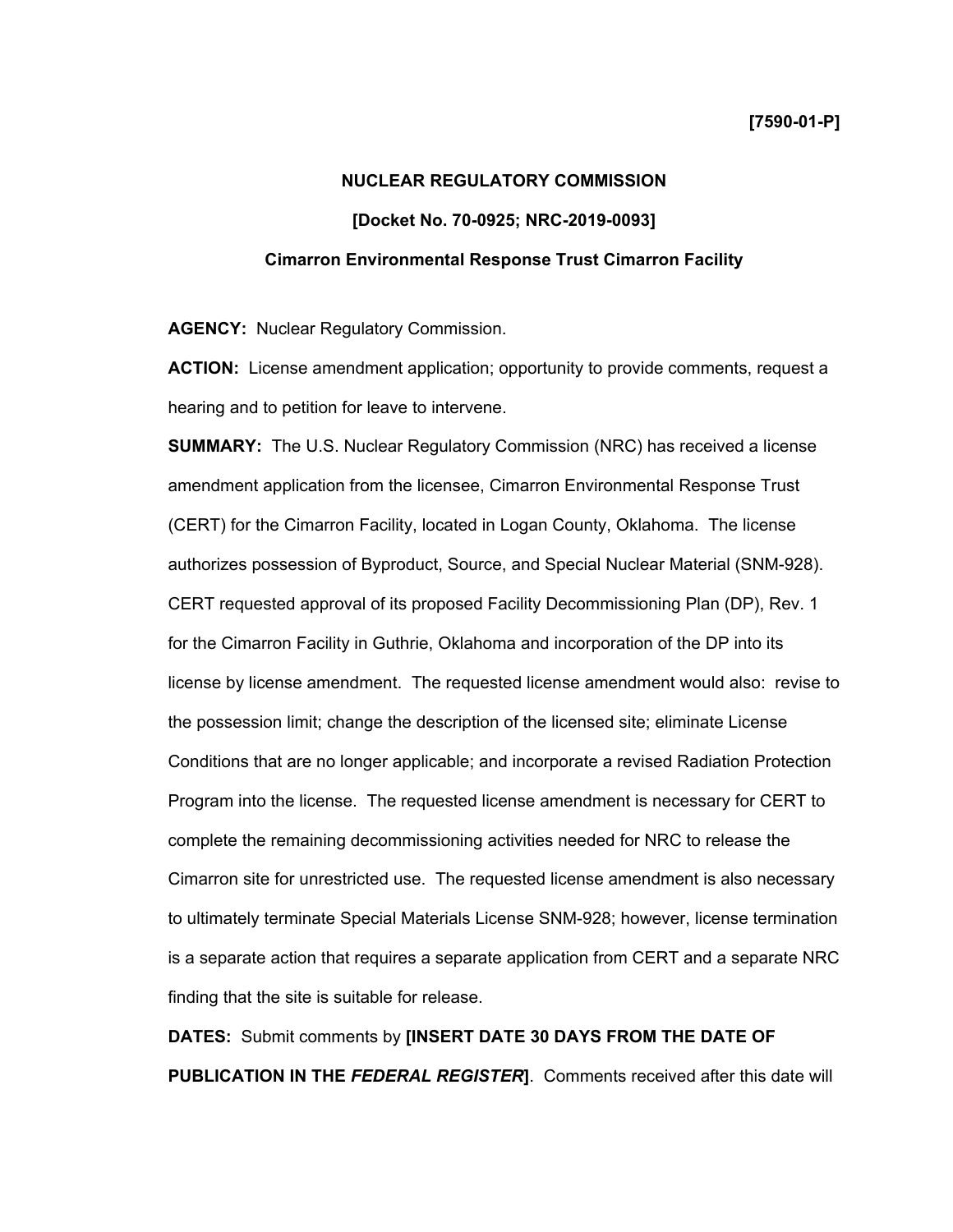be considered if it is practical to do so, but the Commission is able to ensure consideration only for comments received before this date. A request for a hearing or petition for leave to intervene must be filed by **[INSERT DATE 60 DAYS FROM THE** 

# **DATE OF PUBLICATION IN THE** *FEDERAL REGISTER***]**.

**ADDRESSES:** You may submit comments by any of the following methods:

• **Federal Rulemaking Web Site:** Go to http://www.regulations.gov and search for Docket ID **NRC-2019-0093**. Address questions about Docket IDs in Regulations.gov to Jennifer Borges; telephone: 301-287-9127; e-mail: Jennifer.Borges@nrc.gov. For technical questions, contact the individual listed in the **FOR FURTHER INFORMATION CONTACT** section of this document.

• **Mail comments to:** Office of Administration, Mail Stop: TWFN-7-A60M,

U.S. Nuclear Regulatory Commission, Washington, DC 20555-0001, ATTN: Program Management, Announcements and Editing Staff.

• For additional direction on obtaining information and submitting comments,

see "Obtaining Information and Submitting Comments" in the **SUPPLEMENTARY INFORMATION** section of this document.

**FOR FURTHER INFORMATION CONTACT:** Mr. Kenneth Kalman, Division of Decommissioning, Uranium Recovery, and Waste Programs, Office of Nuclear Material Safety and Safeguards, U.S. Nuclear Regulatory Commission, Washington DC 20555- 0001; telephone: 301-415-6664, e-mail: Kenneth.Kalman@nrc.gov.

# **SUPPLEMENTARY INFORMATION:**

# **I. Obtaining Information and Submitting Comments**

A. Obtaining Information

Please refer to Docket ID **NRC-2019-0093** when contacting the NRC about the availability of information for this action. You may obtain publicly-available information related to this action by any of the following methods: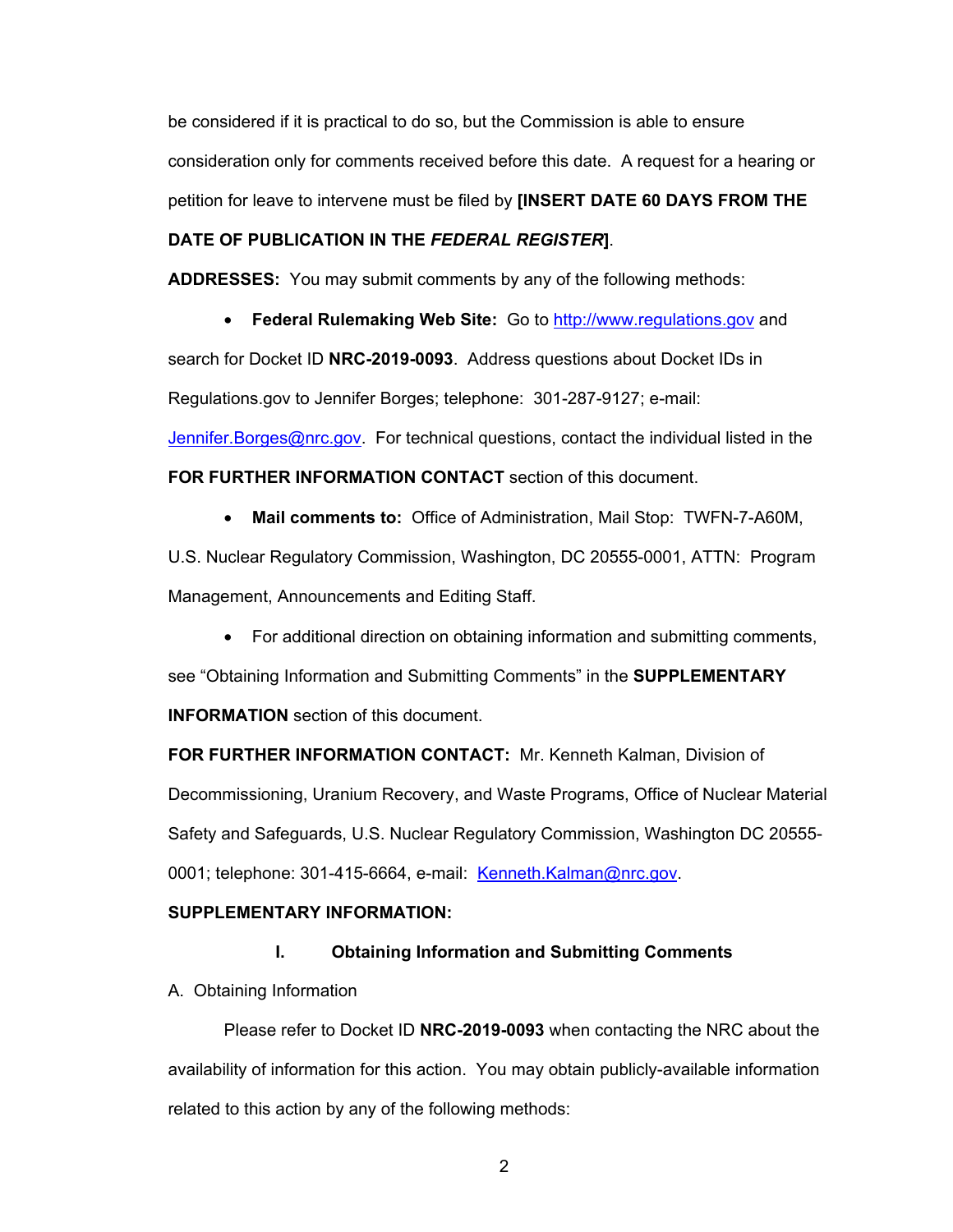• **Federal Rulemaking Web Site:** Go to http://www.regulations.gov and search for Docket ID **NRC-2019-0093**.

#### • **NRC's Agencywide Documents Access and Management System**

**(ADAMS):** You may obtain publicly-available documents online in the ADAMS Public Documents collection at http://www.nrc.gov/reading-rm/adams.html. To begin the search, select "Begin Web-based ADAMS Search." For problems with ADAMS, please contact the NRC's Public Document Room (PDR) reference staff at 1-800-397-4209, 301-415-4737, or by e-mail to pdr.resource@nrc.gov. The NRC's February 28, 2019, letter accepting the proposed Cimarron Facility Decommissioning Plan Rev. 1 (ADAMS Package Accession No. ML18323A197) for detailed technical review is available in an ADAMS package under Accession No. ML19056A513.

• **NRC's PDR:** You may examine and purchase copies of public documents at the NRC's PDR, Room O1-F21, One White Flint North, 11555 Rockville Pike, Rockville, Maryland 20852.

## B. Submitting Comments

Please include Docket ID **NRC-2019-0093** in your comment submission.

The NRC cautions you not to include identifying or contact information that you do not want to be publicly disclosed in your comment submission. The NRC will post all comment submissions at http://www.regulations.gov as well as enter the comment submissions into ADAMS. The NRC does not routinely edit comment submissions to remove identifying or contact information.

If you are requesting or aggregating comments from other persons for submission to the NRC, then you should inform those persons not to include identifying or contact information that they do not want to be publicly disclosed in their comment submission. Your request should state that the NRC does not routinely edit comment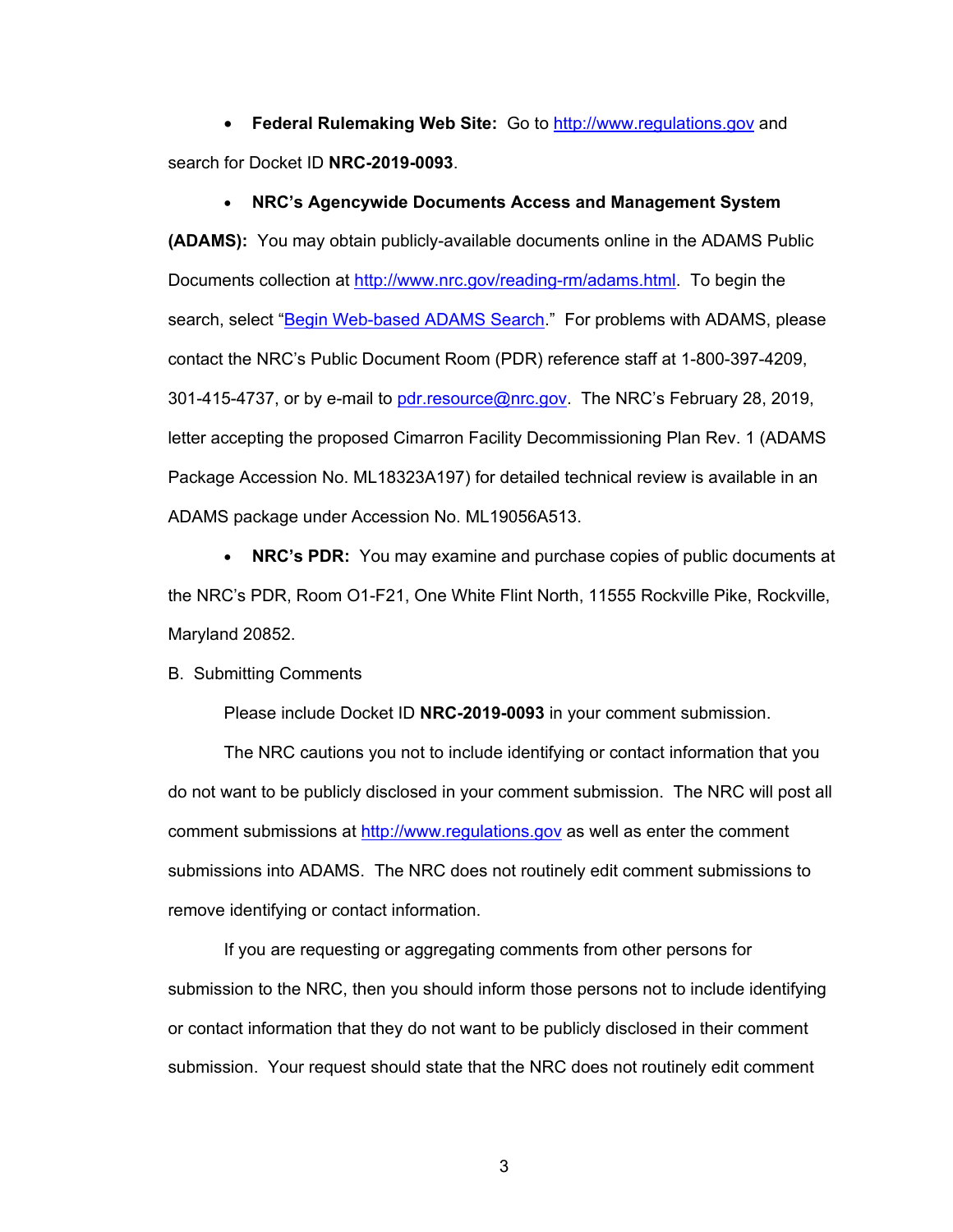submissions to remove such information before making the comment submissions available to the public or entering the comment into ADAMS.

#### **II. Introduction**

The NRC received, by letter dated November 2, 2018, an application (ADAMS Package Accession No. ML18323A197) to amend Materials License No. SNM-928 (ADAMS Accession No. ML110270373), which authorizes possession of Byproduct, Source, and Special Nuclear Material. The objective of the proposed action is to decontaminate and decommission the Cimarron site to permit release for unrestricted use. In accordance with 10 CFR 70.38(g) CERT, submitted a proposed DP. CERT requested a license amendment to incorporate the proposed DP into the license. As part of this license amendment, CERT has also requested several other revisions to the Radioactive Materials License SNM-928. CERT requested revision of the possession limit. License Condition 8(D) authorizes the possession of up to 6,000 kilograms of thorium. CERT states that the last thorium contaminated material was shipped for disposal in 2004. Hence, there is no longer a need for a thorium possession limit. CERT also requested other minor revisions to the possession limit License Condition. CERT requested a revision to the description of the licensed area of the site. The site has been in decommissioning status since 1976 and portions of the site have been released from license by the NRC. This proposed revision would amend the license to re-define the boundaries of the site for decommissioning purposes to accurately reflect the portions of the site where licensed material, which is in groundwater, is currently located and where licensed material would be stored or packaged for disposal. CERT requested deletion of several tie-downs in License Conditions 10 and 27 that are outdated and no longer relevant or required and revisions to License Condition 27 to reflect the groundwater remediation plan in the proposed DP. As noted, the site has been in decommissioning status since 1976 and various decommissioning activities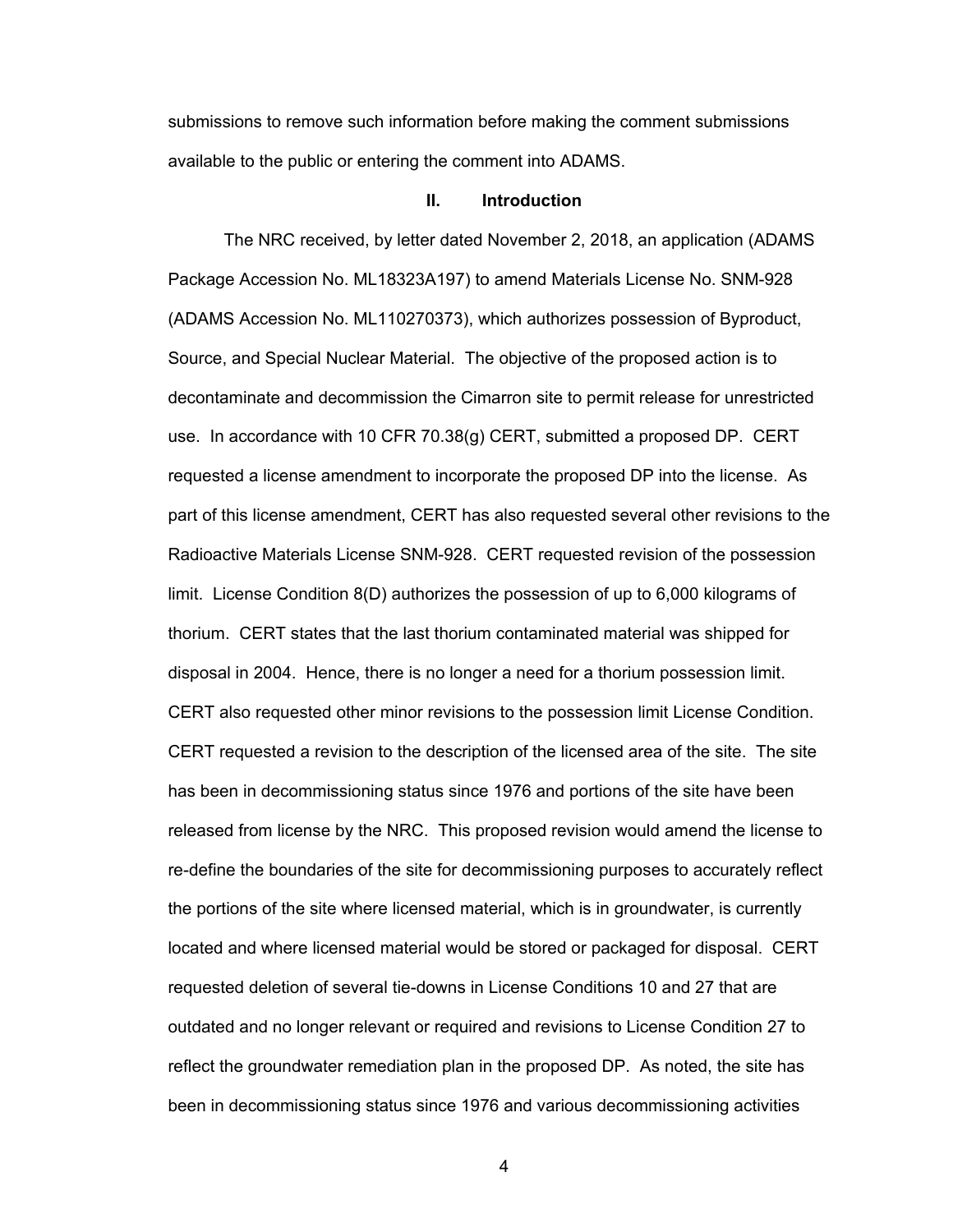specified in the license are complete or are no longer required due to changes in the decommissioning schedule and the description of the licensed site. CERT requested a revision to License Condition 23 to reflect the current status of the disposal cell area, which was maintained for the 5-year period required by the NRC with no evidence of subsidence or erosion. Finally, CERT requested that that the license be amended to incorporate a revision to its Radiation Protection Program. On February 14, 2011, License SNM-928 was transferred from the previous licensee to CERT (ADAMS Package Accession No. ML110270370). Under License Condition 27(e), CERT can make revisions to its Radiation Protection Plan (RPP) without NRC approval, provided that certain conditions are met. Since the license was transferred to CERT, the RPP has been revised to reflect changes in the license and the licensee's organization. The purpose of this revision is to incorporate the revised RPP, which was submitted as an appendix to the proposed DP.

 Since the Cimarron site has been in decommissioning status, materials and equipment, buildings and structures, and surface and subsurface soils have been decommissioned and much of the original site has been released from license. Previous licensees of the site relied on monitored natural attenuation to reduce uranium concentrations in the groundwater to levels that would meet the NRC's criteria for unrestricted use. However, in some portions of the site, uranium in the groundwater exceeds the NRC's criteria for unrestricted use. Should the NRC accept CERT'S request to incorporate the proposed DP into the license, pursuant to License Condition 27(b), CERT will begin active groundwater remediation with the goal of meeting the 180 picoCuries per liter total uranium criteria for unrestricted use to enable NRC to terminate License SNM-928.

Upon completion of an acceptance review, the NRC found the application acceptable for a detailed technical review (ADAMS Package Accession No.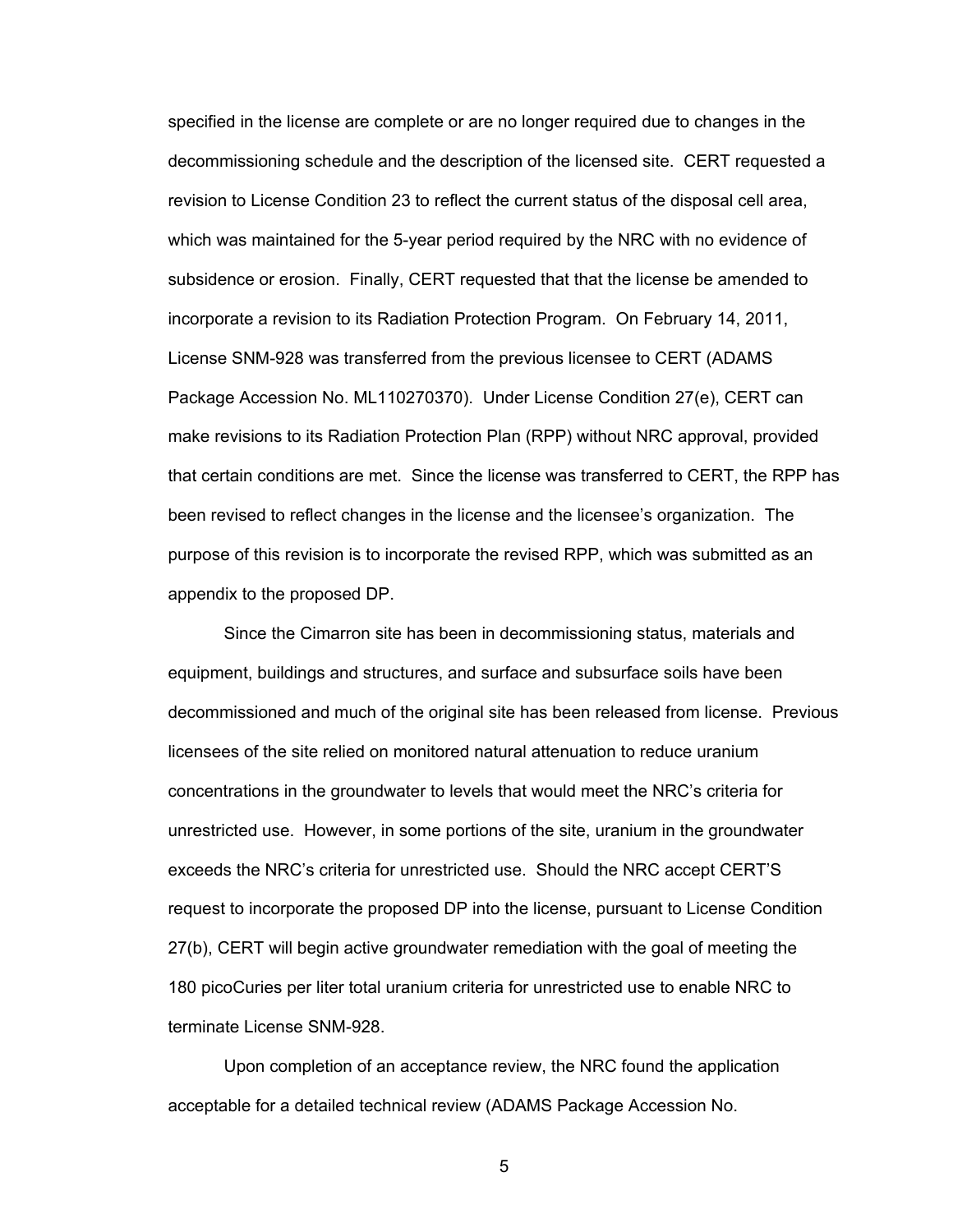ML19056A513). Prior to issuance of the requested license amendment, the NRC will need to make the findings required by the Atomic Energy Act of 1954 as amended (the Act), and the NRC's regulations. The NRC's findings will be documented in a safety evaluation report. The NRC will also perform an environmental assessment in accordance with the requirements of the National Environmental Policy Act and the NRC's regulations.

### **III. Notice and Solicitation of Comments**

 In accordance with section 20.1405 of title 10 of the *Code of Federal Regulations*  (10 CFR), the Commission is providing notice and soliciting comments from local and State governments in the vicinity of the site and any Indian Nation or other indigenous people that have treaty or statutory rights that could be affected by the decommissioning. This notice and solicitation of comments is published pursuant to 10 CFR 20.1405, which provides for publication in the *Federal Register* and in a forum, such as local newspapers, letters to State or local organizations, or other appropriate forum, that is readily accessible to individuals in the vicinity of the site. Comments should be provided by **[INSERT DATE 30 DAYS FROM THE DATE OF PUBLICATION IN THE** *FEDERAL REGISTER***]**.

# **IV. Opportunity to Request a Hearing and Petition for Leave to Intervene**

Within 60 days after the date of publication of this notice, any persons (petitioner) whose interest may be affected by this action may file a request for a hearing and petition for leave to intervene (petition) with respect to the action. Petitions shall be filed in accordance with the Commission's "Agency Rules of Practice and Procedure" in 10 CFR part 2. Interested persons should consult a current copy of 10 CFR 2.309. The NRC's regulations are accessible electronically from the NRC Library on the NRC's Web site at http://www.nrc.gov/reading-rm/doc-collections/cfr/. Alternatively, a copy of the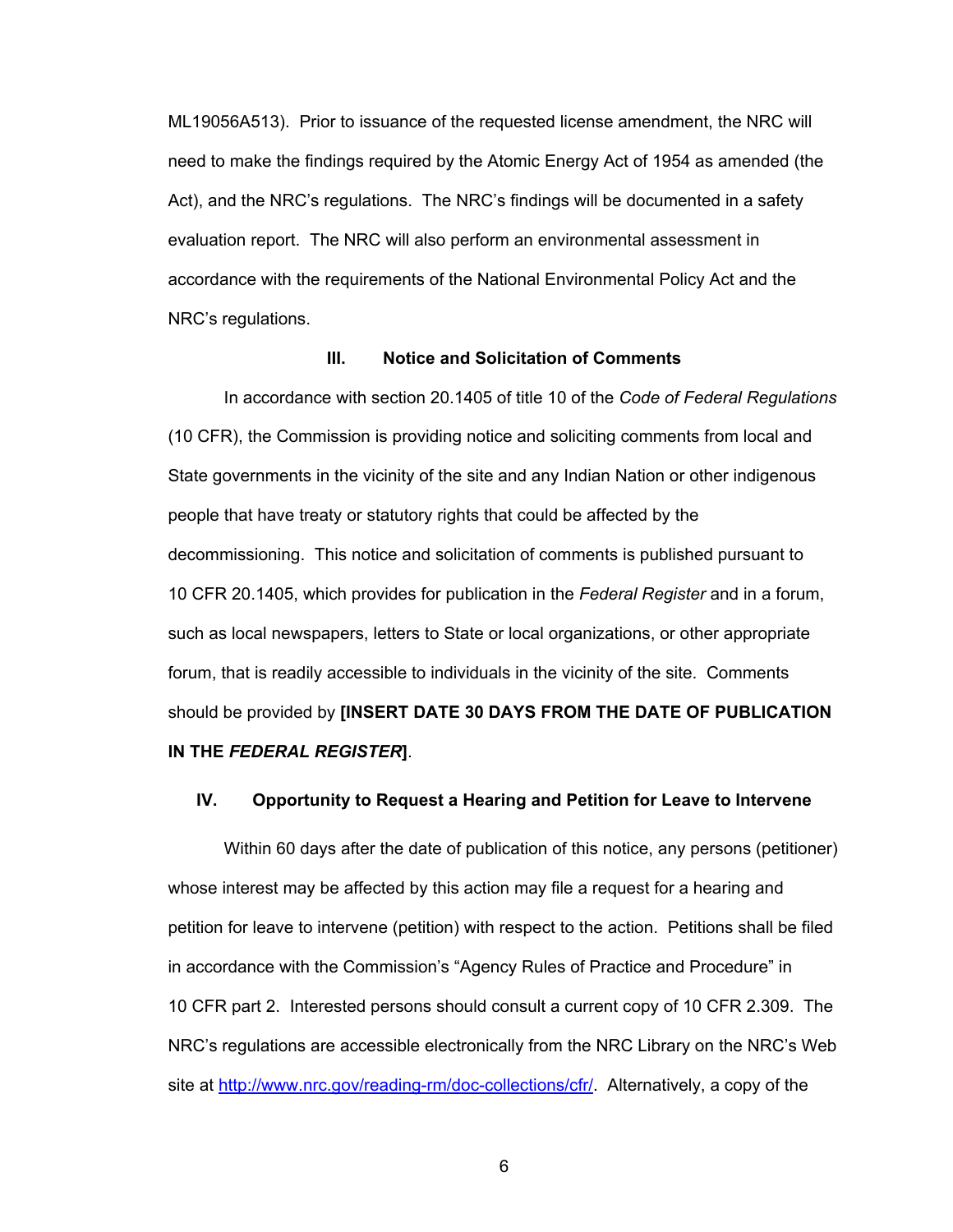regulations is available at the NRC's Public Document Room, located at One White Flint North, Room O1-F21, 11555 Rockville Pike (first floor), Rockville, Maryland 20852. If a petition is filed, the Commission or a presiding officer will rule on the petition and, if appropriate, a notice of a hearing will be issued.

As required by 10 CFR 2.309(d) the petition should specifically explain the reasons why intervention should be permitted with particular reference to the following general requirements for standing: (1) the name, address, and telephone number of the petitioner; (2) the nature of the petitioner's right under the Act to be made a party to the proceeding; (3) the nature and extent of the petitioner's property, financial, or other interest in the proceeding; and (4) the possible effect of any decision or order which may be entered in the proceeding on the petitioner's interest.

In accordance with 10 CFR 2.309(f), the petition must also set forth the specific contentions which the petitioner seeks to have litigated in the proceeding. Each contention must consist of a specific statement of the issue of law or fact to be raised or controverted. In addition, the petitioner must provide a brief explanation of the bases for the contention and a concise statement of the alleged facts or expert opinion which support the contention and on which the petitioner intends to rely in proving the contention at the hearing. The petitioner must also provide references to the specific sources and documents on which the petitioner intends to rely to support its position on the issue. The petition must include sufficient information to show that a genuine dispute exists with the applicant or licensee on a material issue of law or fact. Contentions must be limited to matters within the scope of the proceeding. The contention must be one which, if proven, would entitle the petitioner to relief. A petitioner who fails to satisfy the requirements at 10 CFR 2.309(f) with respect to at least one contention will not be permitted to participate as a party.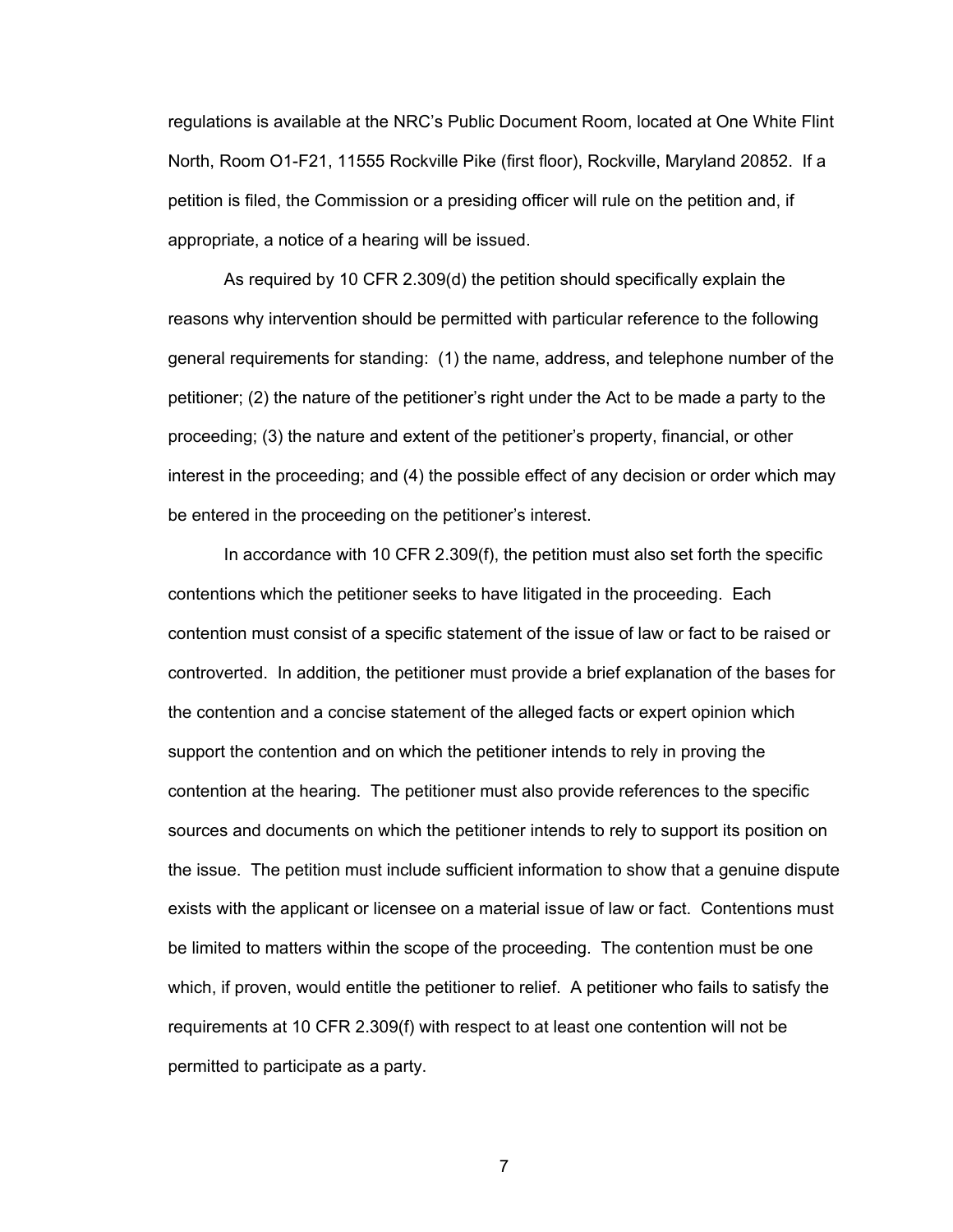Those permitted to intervene become parties to the proceeding, subject to any limitations in the order granting leave to intervene. Parties have the opportunity to participate fully in the conduct of the hearing with respect to resolution of that party's admitted contentions, including the opportunity to present evidence, consistent with the NRC's regulations, policies, and procedures.

Petitions must be filed no later than 60 days from the date of publication of this notice. Petitions and motions for leave to file new or amended contentions that are filed after the deadline will not be entertained absent a determination by the presiding officer that the filing demonstrates good cause by satisfying the three factors in 10 CFR 2.309(c)(1)(i) through (iii). The petition must be filed in accordance with the filing instructions in the "Electronic Submissions (E-Filing)" section of this document.

A State, local governmental body, Federally-recognized Indian Tribe, or agency thereof, may submit a petition to the Commission to participate as a party under 10 CFR 2.309(h)(1). The petition should state the nature and extent of the petitioner's interest in the proceeding. The petition should be submitted to the Commission no later than 60 days from the date of publication of this notice. The petition must be filed in accordance with the filing instructions in the "Electronic Submissions (E-Filing)" section of this document, and should meet the requirements for petitions set forth in this section. Alternatively, a State, local governmental body, Federally-recognized Indian Tribe, or agency thereof may participate as a non-party under 10 CFR 2.315(c).

If a hearing is granted, any person who is not a party to the proceeding and is not affiliated with or represented by a party may, at the discretion of the presiding officer, be permitted to make a limited appearance pursuant to the provisions of 10 CFR 2.315(a). A person making a limited appearance may make an oral or written statement of his or her position on the issues but may not otherwise participate in the proceeding. A limited appearance may be made at any session of the hearing or at any prehearing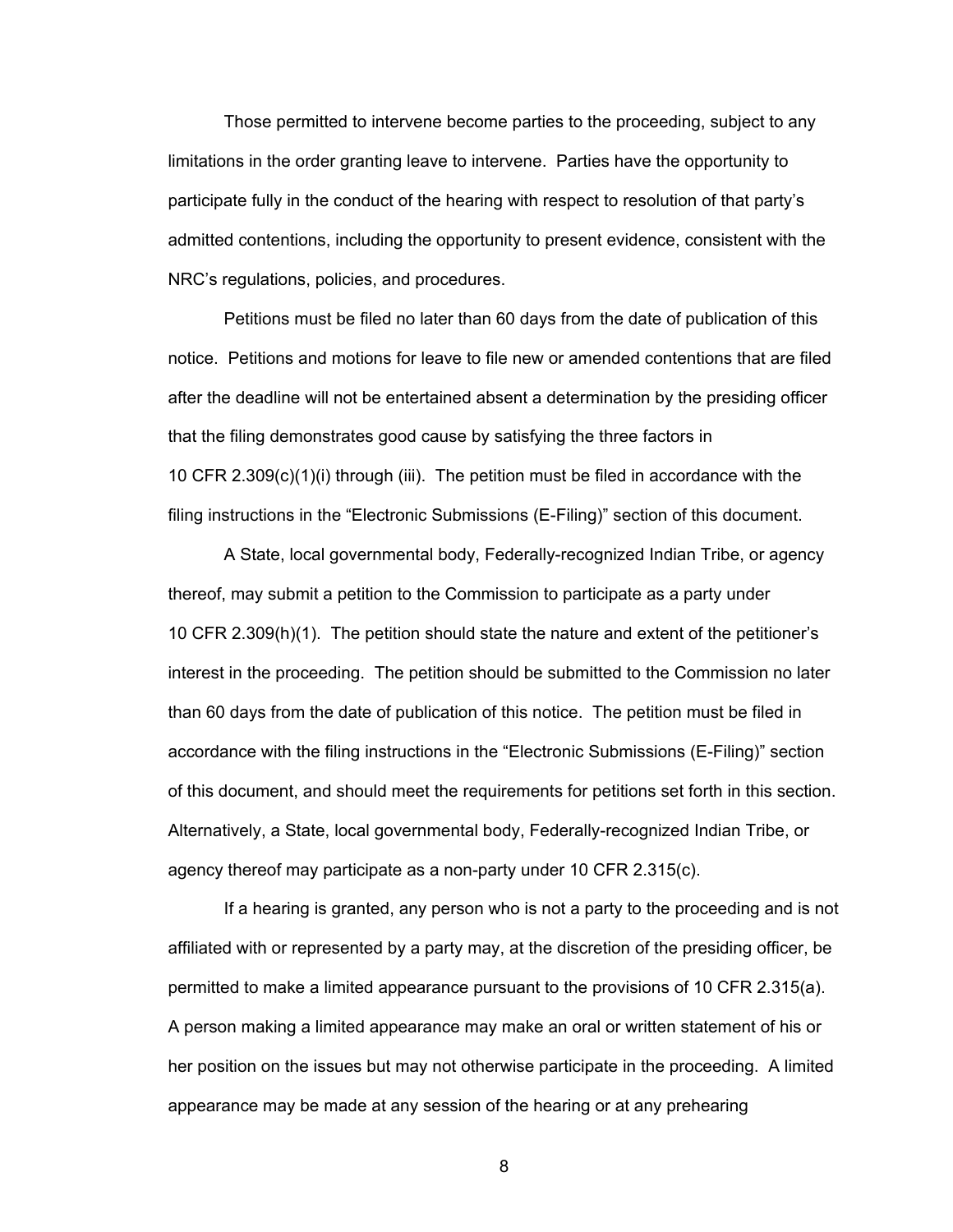conference, subject to the limits and conditions as may be imposed by the presiding officer. Details regarding the opportunity to make a limited appearance will be provided by the presiding officer if such sessions are scheduled.

# **V. Electronic Submissions (E-Filing)**

All documents filed in NRC adjudicatory proceedings, including a request for hearing and petition for leave to intervene (petition), any motion or other document filed in the proceeding prior to the submission of a request for hearing or petition to intervene, and documents filed by interested governmental entities that request to participate under 10 CFR 2.315(c), must be filed in accordance with the NRC's E-Filing rule (72 FR 49139; August 28, 2007, as amended at 77 FR 46562; August 3, 2012). The E-Filing process requires participants to submit and serve all adjudicatory documents over the internet, or in some cases to mail copies on electronic storage media. Detailed guidance on making electronic submissions may be found in the Guidance for Electronic Submissions to the NRC and on the NRC Web site at *http://www.nrc.gov/site-help/esubmittals.html*. Participants may not submit paper copies of their filings unless they seek an exemption in accordance with the procedures described below.

To comply with the procedural requirements of E-Filing, at least 10 days prior to the filing deadline, the participant should contact the Office of the Secretary by e-mail at *hearing.docket@nrc.gov*, or by telephone at 301-415-1677, to (1) request a digital identification (ID) certificate, which allows the participant (or its counsel or representative) to digitally sign submissions and access the E-Filing system for any proceeding in which it is participating; and (2) advise the Secretary that the participant will be submitting a petition or other adjudicatory document (even in instances in which the participant, or its counsel or representative, already holds an NRC-issued digital ID certificate). Based upon this information, the Secretary will establish an electronic docket for the hearing in this proceeding if the Secretary has not already established an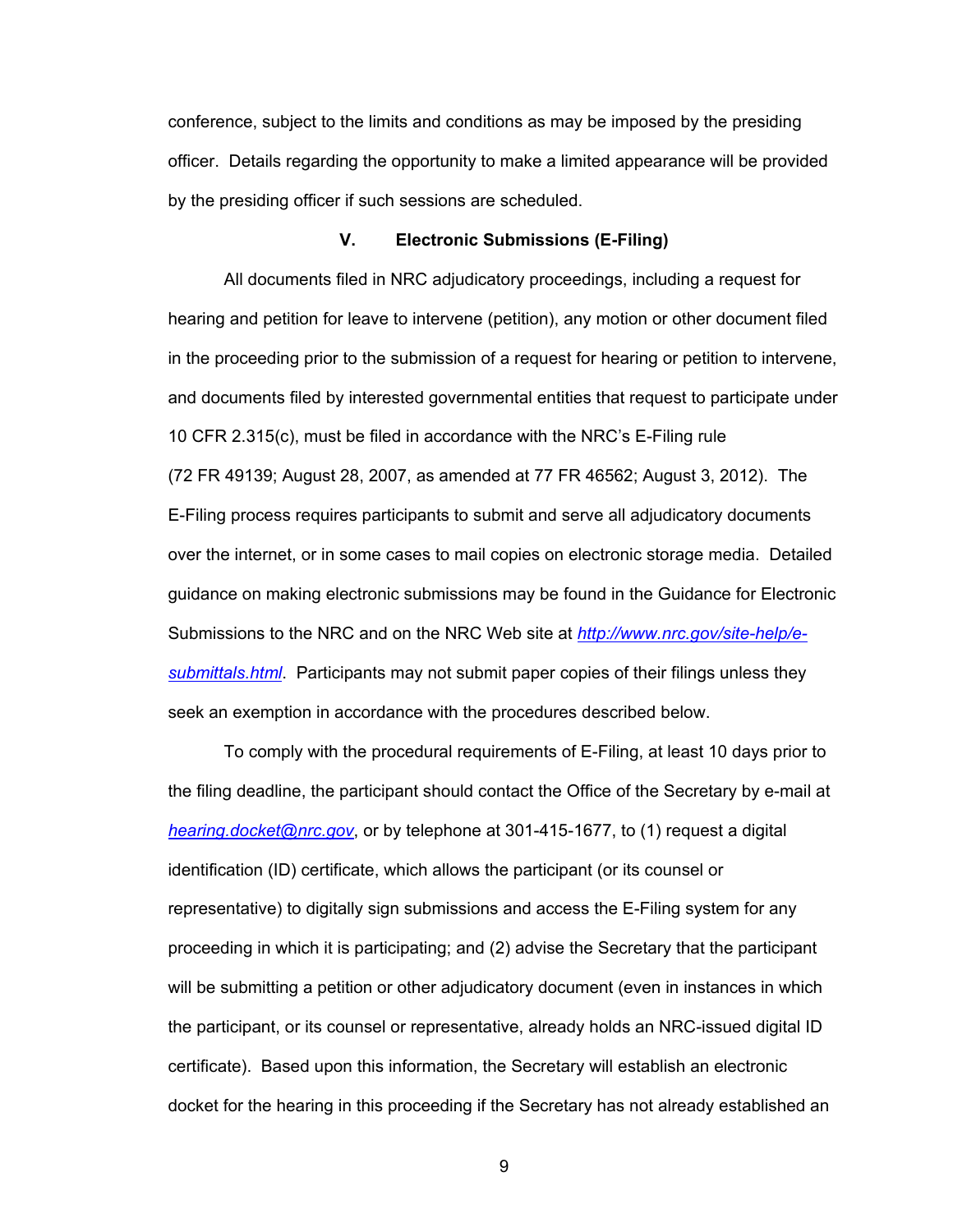electronic docket.

Information about applying for a digital ID certificate is available on the NRC's public Web site at *http://www.nrc.gov/site-help/e-submittals/getting-started.html*. Once a participant has obtained a digital ID certificate and a docket has been created, the participant can then submit adjudicatory documents. Submissions must be in Portable Document Format (PDF). Additional guidance on PDF submissions is available on the NRC's public Web site at *http://www.nrc.gov/site-help/electronic-sub-ref-mat.html*. A filing is considered complete at the time the document is submitted through the NRC's E-Filing system. To be timely, an electronic filing must be submitted to the E-Filing system no later than 11:59 p.m. Eastern Time on the due date. Upon receipt of a transmission, the E-Filing system time-stamps the document and sends the submitter an e-mail notice confirming receipt of the document. The E-Filing system also distributes an e-mail notice that provides access to the document to the NRC's Office of the General Counsel and any others who have advised the Office of the Secretary that they wish to participate in the proceeding, so that the filer need not serve the document on those participants separately. Therefore, applicants and other participants (or their counsel or representative) must apply for and receive a digital ID certificate before adjudicatory documents are filed so that they can obtain access to the documents via the E-Filing system.

A person filing electronically using the NRC's adjudicatory E-Filing system may seek assistance by contacting the NRC's Electronic Filing Help Desk through the "Contact Us" link located on the NRC's public Web site at *http://www.nrc.gov/site-help/esubmittals.html*, by e-mail to *MSHD.Resource@nrc.gov*, or by a toll-free call at 1-866- 672-7640. The NRC Electronic Filing Help Desk is available between 9 a.m. and 6 p.m., Eastern Time, Monday through Friday, excluding government holidays.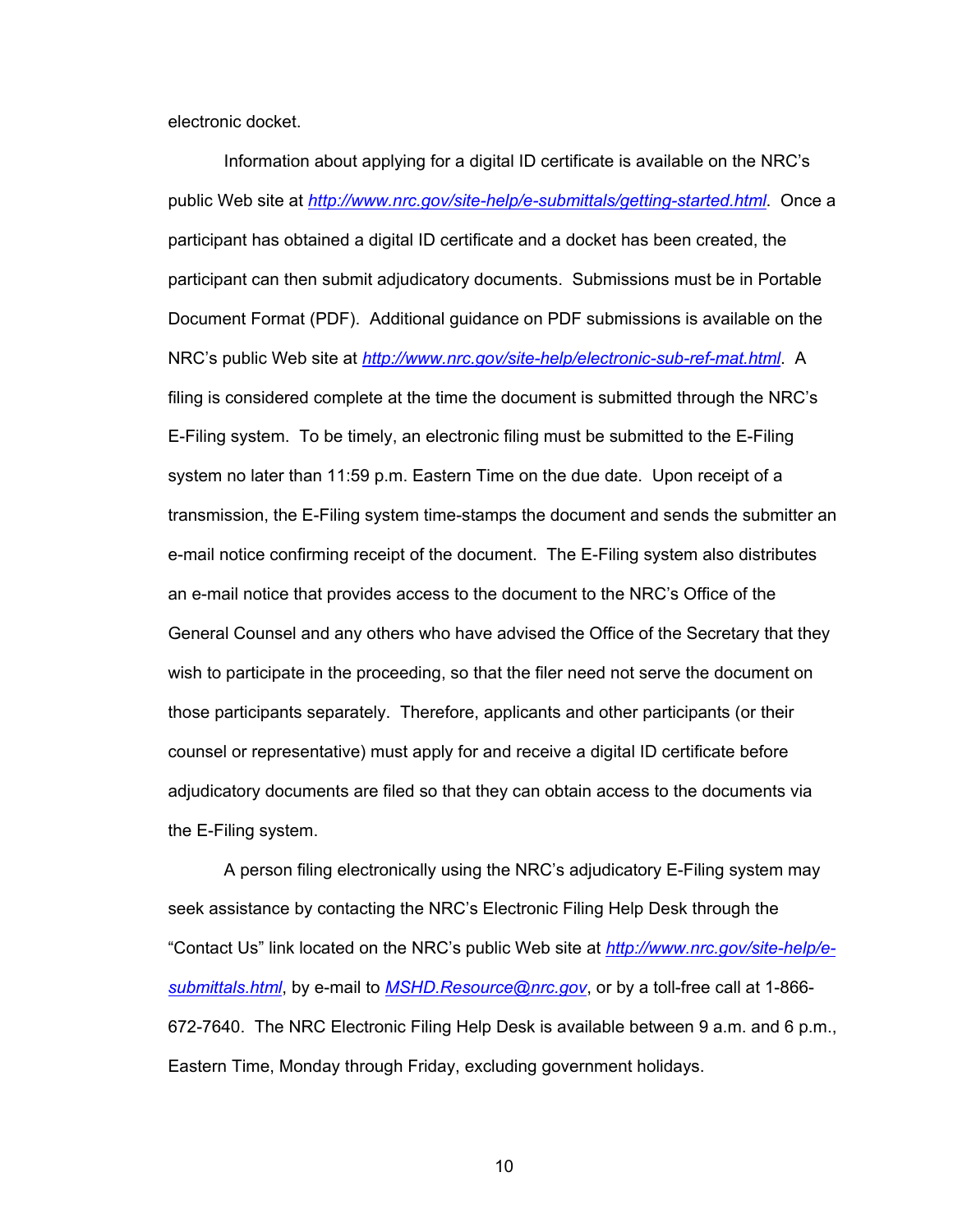Participants who believe that they have a good cause for not submitting documents electronically must file an exemption request, in accordance with 10 CFR 2.302(g), with their initial paper filing stating why there is good cause for not filing electronically and requesting authorization to continue to submit documents in paper format. Such filings must be submitted by: (1) first class mail addressed to the Office of the Secretary of the Commission, U.S. Nuclear Regulatory Commission, Washington, DC 20555-0001, Attention: Rulemaking and Adjudications Staff; or (2) courier, express mail, or expedited delivery service to the Office of the Secretary, 11555 Rockville Pike, Rockville, Maryland 20852, Attention: Rulemaking and Adjudications Staff. Participants filing adjudicatory documents in this manner are responsible for serving the document on all other participants. Filing is considered complete by first-class mail as of the time of deposit in the mail, or by courier, express mail, or expedited delivery service upon depositing the document with the provider of the service. A presiding officer, having granted an exemption request from using E-Filing, may require a participant or party to use E-Filing if the presiding officer subsequently determines that the reason for granting the exemption from use of E-Filing no longer exists.

Documents submitted in adjudicatory proceedings will appear in the NRC's electronic hearing docket which is available to the public at *https://adams.nrc.gov/ehd*, unless excluded pursuant to an order of the Commission or the presiding officer. If you do not have an NRC-issued digital ID certificate as described above, click cancel when the link requests certificates and you will be automatically directed to the NRC's electronic hearing dockets where you will be able to access any publicly available documents in a particular hearing docket. Participants are requested not to include personal privacy information, such as social security numbers, home addresses, or personal phone numbers in their filings, unless an NRC regulation or other law requires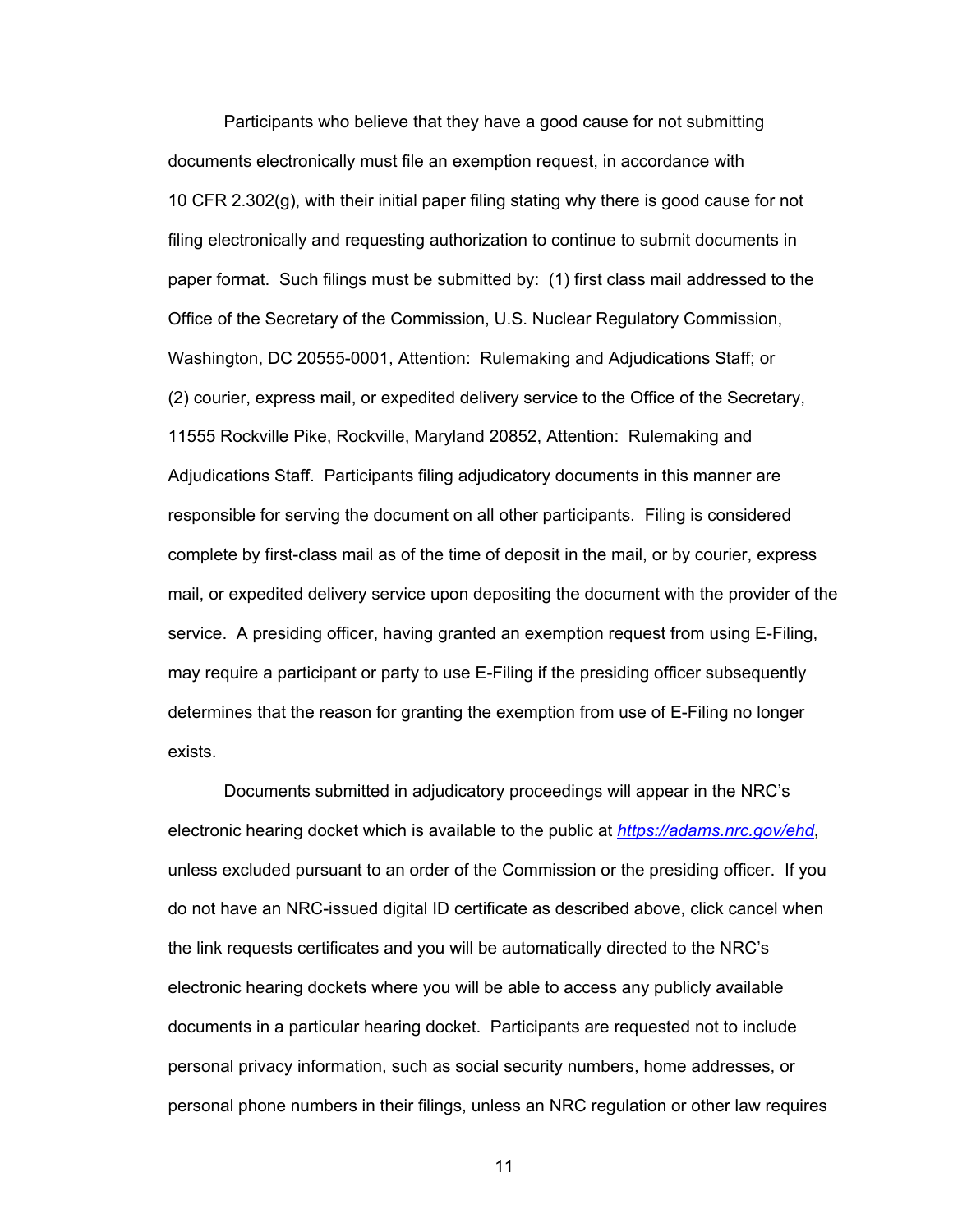submission of such information. For example, in some instances, individuals provide home addresses in order to demonstrate proximity to a facility or site. With respect to copyrighted works, except for limited excerpts that serve the purpose of the adjudicatory filings and would constitute a Fair Use application, participants are requested not to include copyrighted materials in their submission.

Dated at Rockville, Maryland, this 4<sup>th</sup> day of April 2019.

For the Nuclear Regulatory Commission.

*/RA/* 

John R. Tappert, Director, Division of Decommissioning, Uranium Recovery and Waste Programs, Office of Nuclear Material Safety and Safeguards.